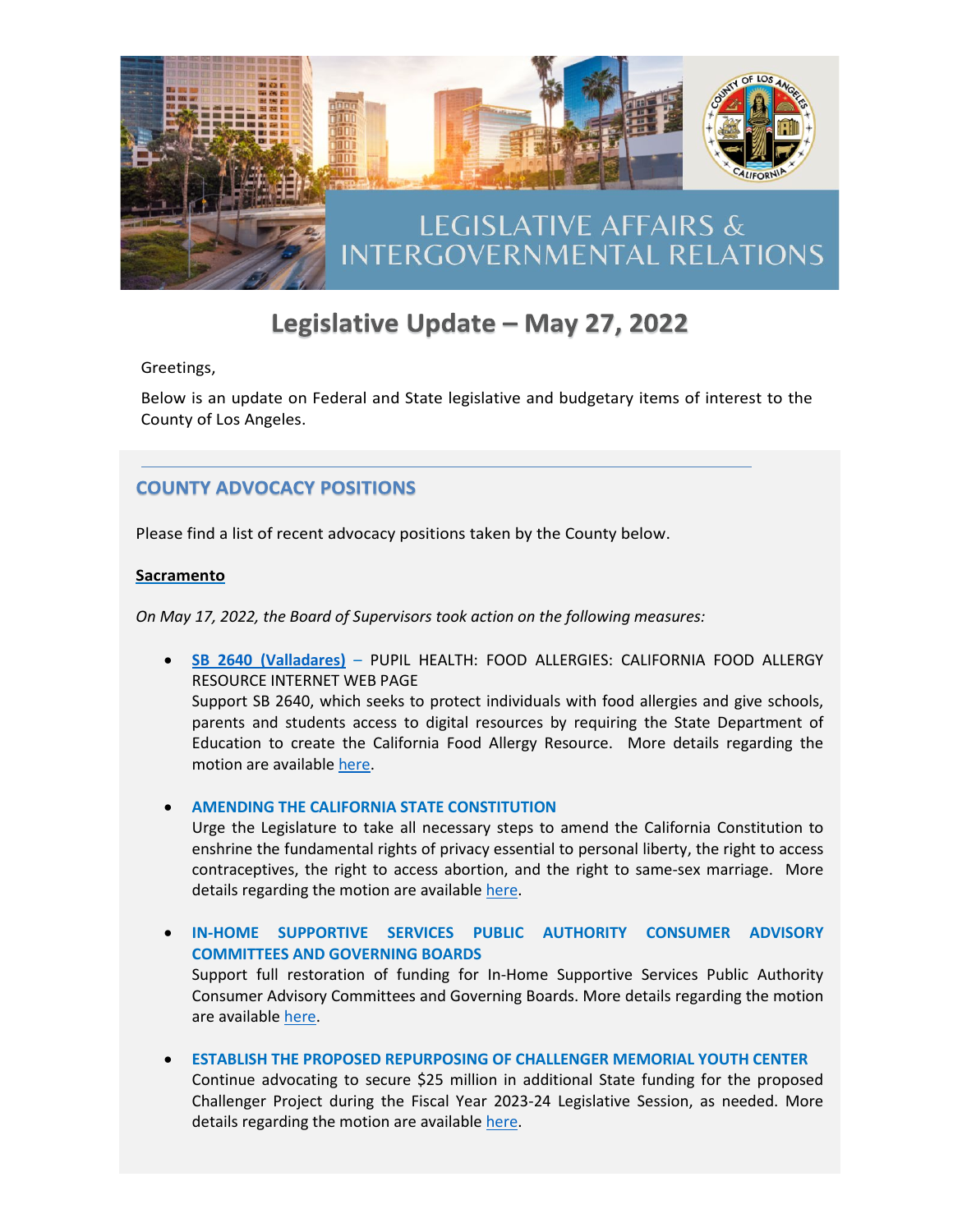#### • **VOTER EDUCATION AND OUTREACH**

Support proposed budget request of \$85 million annually for three years to support county voter education and outreach to inform voters about the full range of their voting options, to maximize turnout, to ensure that all eligible ballots will be counted, to combat the suppressive impact of election mis- and disinformation, and to build a more representative electorate. More details regarding available [here.](http://file.lacounty.gov/SDSInter/ceo/legi/1124656_PursuitofAdvocacyPositiononStateLegislativeBudgetRequestRelatedtoVoterEducationandOutreach-5_16_22.pdf)

#### **Washington, D.C.**

• **[HR 7627 \(Lee\) -](https://www.congress.gov/bill/117th-congress/house-bill/7627?q=%7B%22search%22%3A%5B%227627%22%2C%227627%22%5D%7D&s=1&r=3)** ADVANCING EQUITY THROUGH THE ARTS AND HUMANITIES ACT Support HR 7627, which would establish a competitive grant program within the National Endowment for the Arts and the National Endowment for the Humanities to support public and nonprofit arts and humanities organizations that directly combat systemic racism through the arts and humanities. More details regarding the motion are available [here.](http://file.lacounty.gov/SDSInter/bos/supdocs/168997.pdf)

# • **ADDITIONAL FEDERAL FUNDING FOR CLEANUP OF THE EXIDE LEAD BATTERY SMELTING AND RECYCLING FACILITY AND SURROUNDING COMMUNITIES**

Send a letter to the Administrator of the United States Environmental Protection Agency, with copies to Governor Gavin Newsom, CalEPA Director Jared Blumenfeld, and the Los Angeles County Congressional Delegation, requesting additional Federal funding to cover remaining cleanup of the Exide lead battery smelting and recycling facility and surrounding communities, including residences and parkways. More details regarding the motion are availabl[e here.](http://file.lacounty.gov/SDSInter/bos/supdocs/169065.pdf)

## • **FOSTER YOUTH - SOCIAL SECURITY CARDS**

Send a letter to the Los Angeles County Congressional Delegation, United States Senators Dianne Feinstein and Alex Padilla, and the Acting Commissioner of the Social Security Administration, asking for their assistance in helping foster youth obtain their Social Security cards. More details regarding the motion are available [here.](http://file.lacounty.gov/SDSInter/bos/supdocs/168967.pdf)

*In addition, the County's Sacramento Advocates are advocating on the following proposals:* 

• **[SUPPORT AB 2817 \(REYES\)](https://leginfo.legislature.ca.gov/faces/billNavClient.xhtml?bill_id=202120220AB2817) AND STATE LEGISLATIVE BUDGET REQUEST - HOUSE CALIFORNIA CHALLENGE PROGRAM**

This measure would establish a statewide rental subsidy program for individuals and families experiencing homelessness. In addition, this measure has a companion FY 2022- 23 State Legislative budget request of \$5 billion in one-time funding to support the program over a five-year period. More details availabl[e here.](http://file.lacounty.gov/SDSInter/ceo/legi/1124454_Sacramento_Eblast_HomelessFunding_051822.link.pdf)

• **SUPPORT HOMELESS HOUSING, ASSISTANCE AND PREVENTION PROGRAM**

The County supports the California Big City Mayors coalition's proposal to provide \$3 billion over three years, beginning in FY 2023-2024, to extend funding at current levels for the Homeless Housing, Assistance and Prevention Program (HHAP). More details availabl[e here.](http://file.lacounty.gov/SDSInter/ceo/legi/1124454_Sacramento_Eblast_HomelessFunding_051822.link.pdf)

## • **SUPPORT HOMELESS SERVICES WORKFORCE CAPACITY-BUILDING PROGRAM**

The County supports the State Budget proposal to provide \$200 million over four years to strengthen capacity building and workforce development initiatives in the homeless services sector. More details available [here.](http://file.lacounty.gov/SDSInter/ceo/legi/1124454_Sacramento_Eblast_HomelessFunding_051822.link.pdf)

#### • **SUPPORT POSITIVE PARENTING PROGRAM (TRIPLE P) SERVICES**

The County supports a one-time appropriation of \$20.4 million in FY 2022-23 for the Triple P. A coalition of community-based organizations is requesting \$20.4 million in one-time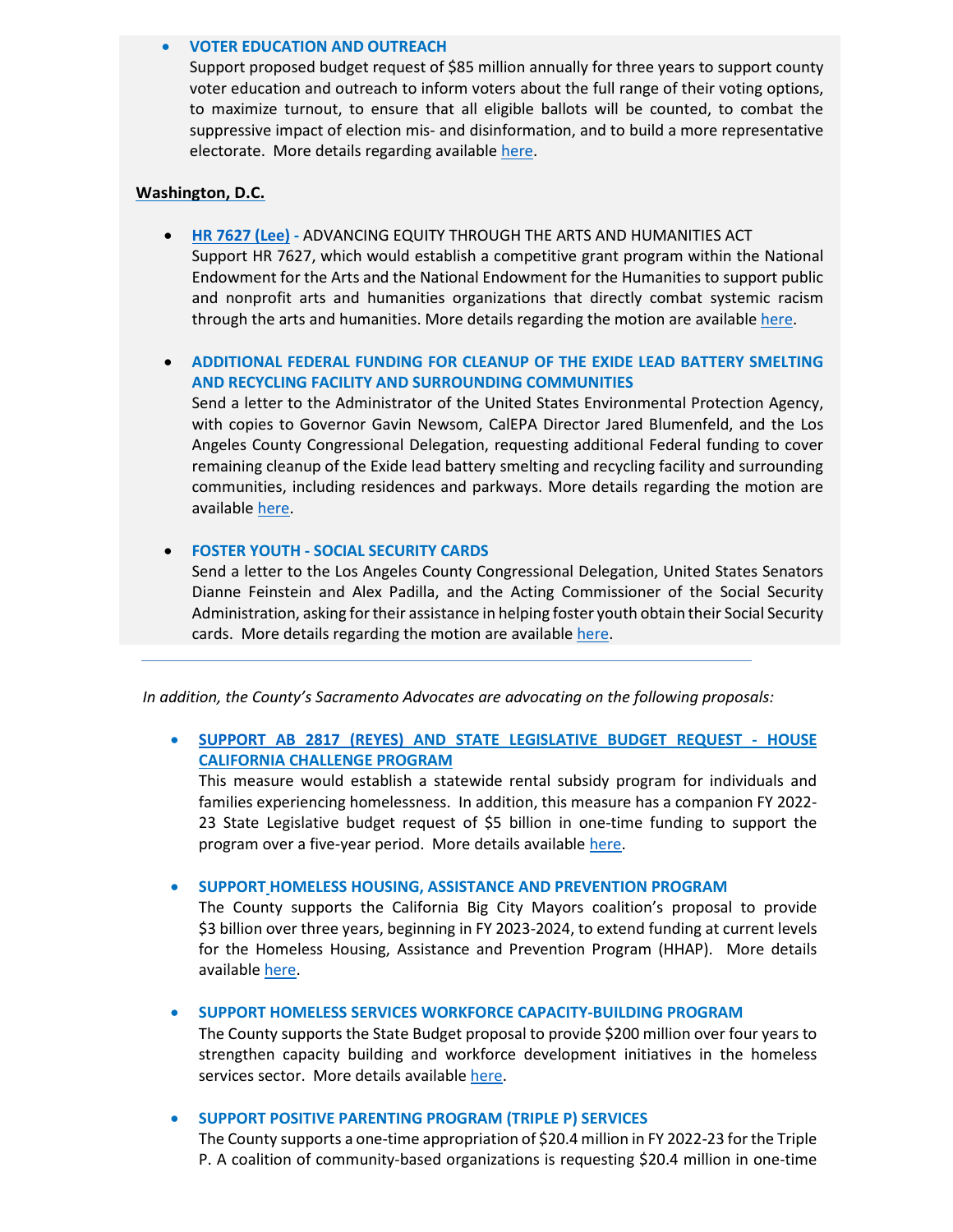funding over three years to provide grants to community-based organizations in nine counties, including the Los Angeles County Library, to continue operating the Triple P program to improve the mental health and physical well-being of children and families, foster nurturing and family environments, and prevent child abuse and neglect. More details available [here.](http://file.lacounty.gov/SDSInter/ceo/legi/1124565_PursuitLinkedDocment-BudgetProposalsLibraryandArtsEducation051922.pdf)

# • **SUPPORT ARTS EDUCATION - EXPANDED LEARNING OPPORTUNITIES PROGRAM INFRASTRUCTURE**

The County supports the increase of \$63 million for Expanded Learning Opportunities Program infrastructure for arts and music programming. The May Revise includes an increase of \$63 million one-time Proposition 98 General Fund, for a total of \$1 billion onetime Proposition 98 General Fund in FY 2022-23, to support Expanded Learning Opportunities Program infrastructure, with a focus on integrating arts and music programming into the enrichment options for students. More details available [here.](http://file.lacounty.gov/SDSInter/ceo/legi/1124565_PursuitLinkedDocment-BudgetProposalsLibraryandArtsEducation051922.pdf)

#### • **OTHER MAY REVISION STATE BUDGET PROPOSALS**

The County supports proposals included in the Governor's May Revision related to Health, Homelessness, Justice, Child Welfare, and Environmental and Natural Resources. More details available [here.](http://file.lacounty.gov/SDSInter/ceo/legi/1124726_eblast_MayReviseProposal_Attachment_52722.pdf)

#### • **ADDITIONAL FISCAL YEAR (FY) 2022-23 STATE BUDGET PROPOSALS**

The County supports other State Budget proposals related to Public Health, Early Care and Education, Child Welfare, and Child Support. More details available [here.](http://file.lacounty.gov/SDSInter/ceo/legi/1124727_eblast_OtherStateBudgetProposal_Attachment_52722.pdf)



MAJOR PROPOSA



# **GOVERNOR'S FY 2022-23 MAY REVISION**

On Friday, May 13, 2022, Governor Gavin Newsom released his Fiscal Year (FY) 2022-23 May Budget Revision (May Revision). The \$300.7 billion May Revision would provide relief from rising inflation, ensure public safety, address homelessness, transform public education, and combat climate change. An Executive Summary is available [here.](http://file.lacounty.gov/SDSInter/ceo/legi/1124649_LosAngelesCounty_Governor_sFY2022-23MayBudgetRevision.pdf) The Legislature must act on a primary State Budget bill by June 15, 2022; and the Governor must enact that main State Budget bill by June 30, 2022.

## **RESOURCES**

For more information on the County's positions on legislation, and the status of those measures, please visit: **[County of Los Angeles' Legislative Tracking System](https://ceo.lacounty.gov/county-of-los-angeles-legislative-tracking-system/)**

Information regarding the County's legislative policies and priorities can be found at: **[Legislative Affairs and](https://ceo.lacounty.gov/legislative-affairs-and-intergovernmental-relations/)  [Intergovernmental Relations](https://ceo.lacounty.gov/legislative-affairs-and-intergovernmental-relations/)**



Please contact us at **[legislativeaffairs@ceo.lacounty.gov](mailto:legislativeaffairs@ceo.lacounty.gov)** with any questions.